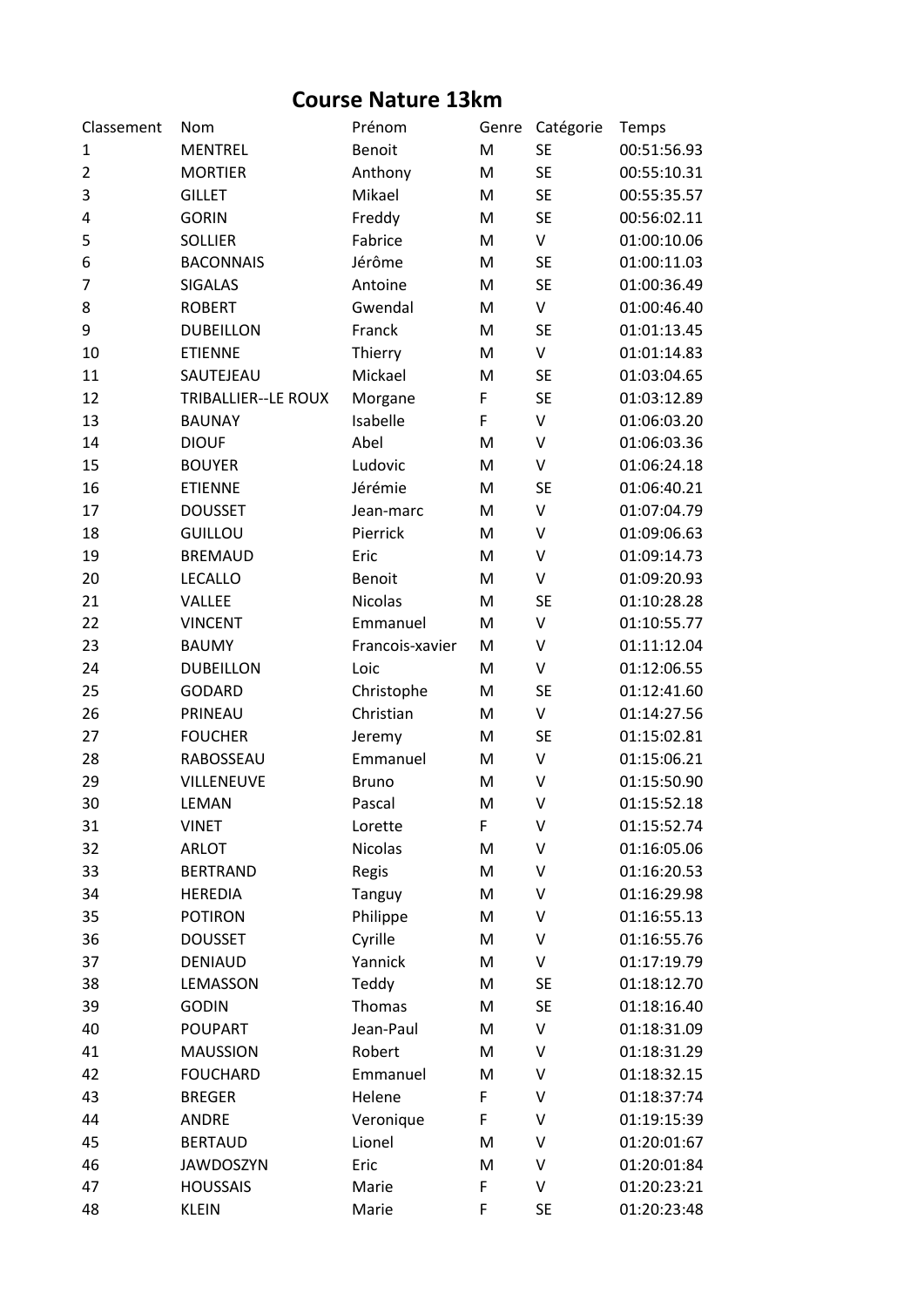| 49 | <b>JOUIN</b>     | Thierry         | M | V         | 01:20:23:73 |
|----|------------------|-----------------|---|-----------|-------------|
| 50 | <b>FOEZON</b>    | Emmanuel        | M | V         | 01:21:39.05 |
| 51 | <b>THIBAUD</b>   | Pierrick        | M | V         | 01:22:05.53 |
| 52 | <b>FLEURY</b>    | Sarah           | F | <b>SE</b> | 01:22:34.99 |
| 53 | <b>PROVOST</b>   | Anthony         | M | <b>SE</b> | 01:22:34:84 |
| 54 | <b>JAUNASSE</b>  | Nathalie        | F | V         | 01:22:45.99 |
| 55 | <b>BILLARD</b>   | Anne-Laure      | F | V         | 01:22:51:63 |
| 56 | <b>POTTIER</b>   | Cecile          | F | V         | 01:23:40.31 |
| 57 | <b>PICAUD</b>    | Benoit          | M | <b>SE</b> | 01:24:40.27 |
| 58 | <b>CIAN</b>      | Stephanie       | F | V         | 01:24:54.74 |
| 59 | <b>DESIR</b>     | Stephane        | M | V         | 01:24:54.97 |
| 60 | <b>BOURE</b>     | Simon           | M | <b>SE</b> | 01:25:21.63 |
| 61 | <b>MOELLO</b>    | Sophie          | F | <b>SE</b> | 01:25:49.80 |
| 62 | LAINE            | Christelle      | F | V         | 01:26:02.57 |
| 63 | LAINE            | Vianney         | M | V         | 01:26:02.66 |
| 64 | PEN              | Jean-Mari       | M | V         | 01:27:02.97 |
| 65 | <b>JOUIN</b>     | Stephanie       | F | V         | 01:27:03.72 |
| 66 | <b>FOEZON</b>    | Patricia        | F | V         | 01:27:34.29 |
| 67 | <b>BALAVOINE</b> | Marie-Thérèse   | F | V         | 01:27:34.49 |
| 68 | <b>VERMET</b>    | Patrick         | M | V         | 01:28:28.54 |
| 69 | <b>OLIVIER</b>   | Dominique       | M | V         | 01:28:58.82 |
| 70 | <b>METAYER</b>   | Dorothee        | F | V         | 01:29:44.98 |
| 71 | <b>DUIGOU</b>    | Annie           | F | V         | 01:30:38.08 |
| 72 | <b>BOYER</b>     | Veronique       | F | <b>SE</b> | 01:30:49.32 |
| 73 | <b>MOTTE</b>     | Nathalie        | F | V         | 01:30:53.81 |
| 74 | <b>MOTTE</b>     | Loic            | M | V         | 01:30:54.59 |
| 75 | LE DREFF         | Kristell        | F | <b>SE</b> | 01:31:06.05 |
| 76 | <b>DEPLANTE</b>  | Melanie         | F | <b>SE</b> | 01:31:24.36 |
| 77 | CADO             | Patricia        | F | <b>SE</b> | 01:31:24.49 |
| 78 | <b>RABOUIN</b>   | Geraldine       | F | V         | 01:32:08.83 |
| 79 | <b>MOYON</b>     | Jerome          | M | V         | 01:32:50.41 |
| 80 | <b>OLLIVIER</b>  | Marion          | F | <b>SE</b> | 01:33:39.01 |
| 81 | <b>JULIENNE</b>  | Cécile          | F | V         | 01:34:29.78 |
| 82 | <b>BENETEAU</b>  | Virginie        | F | <b>SE</b> | 01:34:30.87 |
| 83 | <b>ROLLAND</b>   | Audrey          | F | <b>SE</b> | 01:34:31.03 |
| 84 | REBELO           | Raphaele        | F | V         | 01:34:50.03 |
| 85 | <b>NANTOIS</b>   | Philippe        | M | V         | 01:34:50.22 |
| 86 | <b>TESSIER</b>   | Vanessa         | F | <b>SE</b> | 01:35:51.36 |
| 87 | <b>JULIENNE</b>  | Philippe        | M | V         | 01:38:11.88 |
| 88 | <b>BERLY</b>     | Corentin        | M | <b>SE</b> | 01:41:24.54 |
| 89 | <b>DENIAUD</b>   | Agnes           | F | V         | 01:42:08.56 |
| 90 | <b>HARCOUET</b>  | Severine        | F | <b>SE</b> | 01:47:00.77 |
| 91 | <b>BODIGUEL</b>  | Veronique       | F | V         | 01:49:07.51 |
| 92 | <b>GLEDEL</b>    | <b>Beatrice</b> | F | V         | 01:51:03.14 |
| 93 | <b>AMIAUD</b>    | Janick          | F | V         | 02:04:56.89 |
| 94 | <b>GUILBAUD</b>  | Morgane         | F | <b>SE</b> | 02:04:57.22 |
| 95 | EON              | Joel            | M | V         | 02:04:57.22 |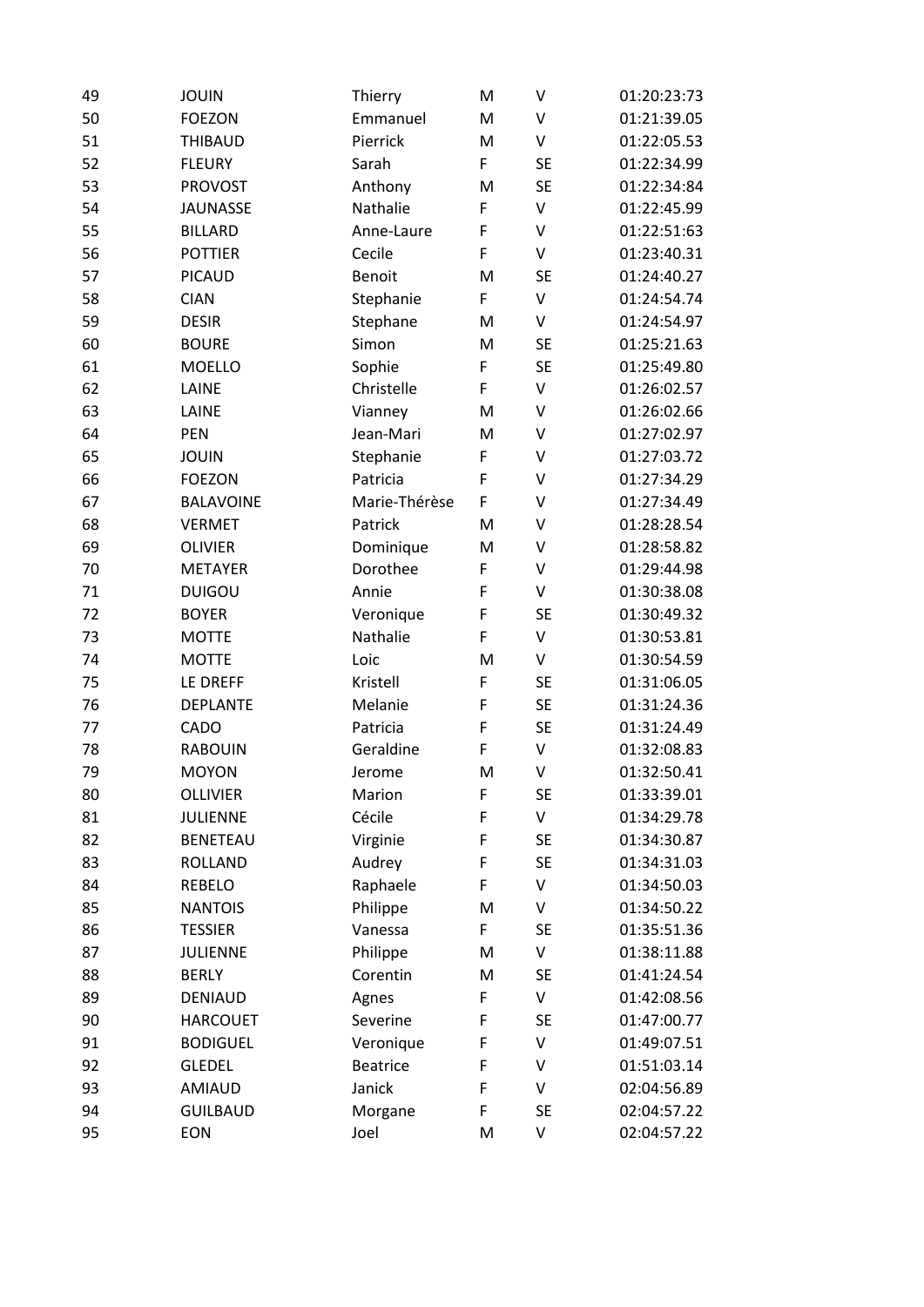## **Trail 22km**

| Classement     | Nom                | Prénom          | Genre | Catégorie    | Temps       |
|----------------|--------------------|-----------------|-------|--------------|-------------|
| 1              | <b>DOINEAU</b>     | Guillaume       | M     | <b>SE</b>    | 01:24:17.18 |
| $\overline{2}$ | <b>TESSIER</b>     | Damien          | M     | <b>SE</b>    | 01:28:09.28 |
| 3              | <b>MARIN</b>       | Laurent         | M     | V            | 01:33:13.92 |
| 4              | <b>MARAIS</b>      | David           | M     | <b>SE</b>    | 01:33:51.47 |
| 5              | <b>JAUNASSE</b>    | David           | M     | V            | 01:35:15.54 |
| 6              | <b>MERLET</b>      | Thierry         | M     | <b>SE</b>    | 01:36:01.93 |
| 7              | <b>PENNETIER</b>   | Franck          | M     | $\sf V$      | 01:36:32.92 |
| 8              | PAGEAUD            | Yvan            | M     | $\vee$       | 01:37:35.65 |
| 9              | <b>RAGAUD</b>      | <b>Bruno</b>    | M     | $\sf V$      | 01:38:14.59 |
| 10             | <b>ROUALT</b>      | Jerome          | M     | <b>SE</b>    | 01:38:53.89 |
| 11             | <b>PICHON</b>      | Loic            | M     | $\vee$       | 01:41:40.34 |
| 12             | <b>BILLARD</b>     | Jean Marie      | M     | $\sf V$      | 01:41:47.40 |
| 13             | <b>ZETTOR</b>      | Florian         | M     | <b>SE</b>    | 01:42:14.13 |
| 14             | <b>THEPAUT</b>     | Arnaud          | M     | $\mathsf{V}$ | 01:42:16.77 |
| 15             | <b>HEMON</b>       | Steven          | M     | <b>SE</b>    | 01:42:20.5  |
| 16             | <b>BIDEAU</b>      | Fabrice         | M     | $\sf V$      | 01:42:34.04 |
| 17             | <b>ALAIN</b>       | Yannick         | M     | V            | 01:42:38.77 |
| 18             | <b>HERY</b>        | Mickael         | M     | $\vee$       | 01:42:41.30 |
| 19             | <b>RORTEAU</b>     | Emmanuel        | M     | $\sf V$      | 01:42:57.69 |
| 20             | <b>PAITIER</b>     | Jerome          | M     | V            | 01:43:48.89 |
| 21             | MESSAGER           | Philippe        | M     | V            | 01:43:59.23 |
| 22             | LEROY              | Julien          | M     | <b>SE</b>    | 01:44:22.64 |
| 23             | <b>SIGALAS</b>     | Stephane        | M     | $\vee$       | 01:44:54.78 |
| 24             | <b>MATHURIN</b>    | Dominique       | M     | $\sf V$      | 01:45:04.27 |
| 25             | COULON             | Pierrick        | M     | V            | 01:46:06.94 |
| 26             | <b>HARDY</b>       | Mickael         | M     | V            | 01:46:13.99 |
| 27             | <b>POITTEVIN</b>   | Vincent         | M     | V            | 01:46:40.83 |
| 28             | <b>BOULEAU</b>     | <b>Bertrand</b> | M     | $\sf V$      | 01:46:57.30 |
| 29             | <b>KAPUSCINSKI</b> | Damien          | M     | <b>SE</b>    | 01:47:02.49 |
| 30             | <b>FRUSTOC</b>     | Laurent         | M     | V            | 01:47:18.88 |
| 31             | <b>PATRON</b>      | Anthony         | M     | <b>SE</b>    | 01:47:20.38 |
| 32             | <b>MAUSSION</b>    | Jean-paul       | M     | V            | 01:47:28.96 |
| 33             | LE FLOCH           | Philippe        | M     | V            | 01:50:42.83 |
| 34             | <b>BODIN</b>       | Michel          | M     | V            | 01:51:19.65 |
| 35             | <b>BROCHARD</b>    | Stephane        | M     | V            | 01:51:32.55 |
| 36             | LERAY              | Stephane        | M     | V            | 01:51:46.22 |
| 37             | <b>BLANQUET</b>    | Franck          | M     | V            | 01:51:58.17 |
| 38             | <b>METAYER</b>     | Lilian          | M     | V            | 01:52:03.83 |
| 39             | <b>NIVAULT</b>     | <b>Nicolas</b>  | M     | V            | 01:52:35.02 |
| 40             | <b>CLOUET</b>      | Herve           | M     | V            | 01:52:47.89 |
| 41             | PEGE               | Patrick         | M     | V            | 01:52:52.89 |
| 42             | <b>BENARD</b>      | Laurent         | M     | V            | 01:53:05.85 |
| 43             | <b>BLOND</b>       | Georges         | M     | V            | 01:53:25.95 |
| 44             | <b>OLIVIER</b>     | Michael         | M     | V            | 01:53:26.49 |
| 45             | MARZELIERE         | Sebastien       | M     | V            | 01:53:29.62 |
| 46             | <b>MOREAUD</b>     | Stephanie       | F     | V            | 01:53:42.62 |
| 47             | LE MORVAN          | Gregory         | M     | <b>SE</b>    | 01:54:04.24 |
| 48             | <b>MOREL</b>       | Guillaume       | M     | <b>SE</b>    | 01:54:14.43 |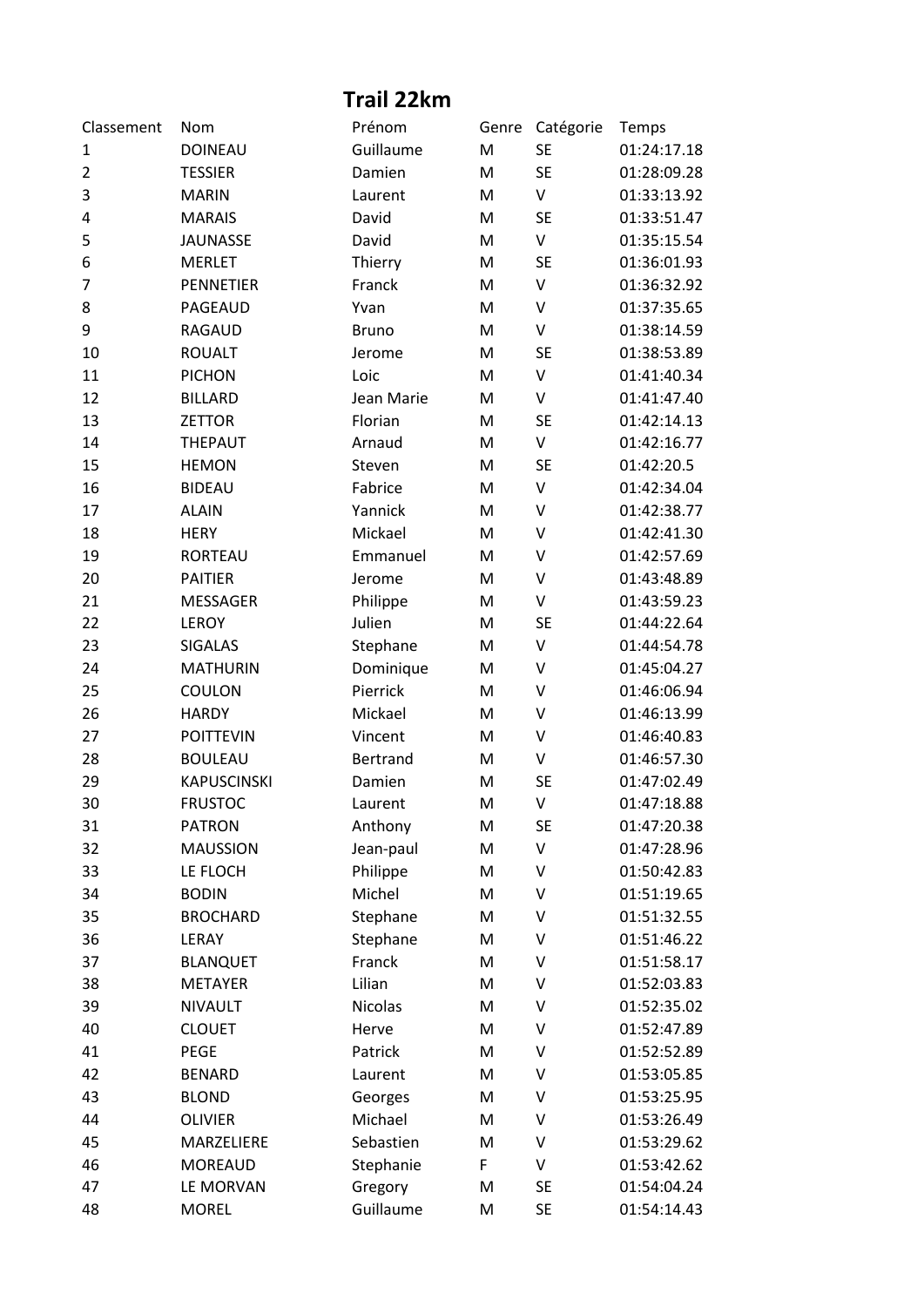| 49 | <b>RENAUD</b>             | Christian    | M | V         | 01:54:28.76 |
|----|---------------------------|--------------|---|-----------|-------------|
| 50 | <b>GOURDON</b>            | Pierre       | M | V         | 01:54:33.62 |
| 51 | <b>ROUXEL</b>             | Willy        | M | V         | 01:54:38.64 |
| 52 | <b>GUICHARD</b>           | Pierre-yves  | M | <b>SE</b> | 01:54:47.30 |
| 53 | <b>DENIAUD</b>            | Daniel       | M | $\vee$    | 01:55:06.47 |
| 54 | PAVAGEAU                  | David        | M | V         | 01:55:20.72 |
| 55 | <b>WURTZ</b>              | Christian    | M | V         | 01:56:07.24 |
| 56 | <b>DOVEZE</b>             | Franck       | M | V         | 01:56:07.80 |
| 57 | <b>HERSARD</b>            | Dominique    | M | V         | 01:56:49.58 |
| 58 | <b>DOURNEAU</b>           | Anthony      | M | $\vee$    | 01:57:04.71 |
| 59 | <b>HOUSSAIS</b>           | Manuel       | M | V         | 01:57:30.59 |
| 60 | <b>CHEVREL</b>            | Julien       | M | <b>SE</b> | 01:57:44.74 |
| 61 | <b>LE GUERN</b>           | Guillaume    | M | <b>SE</b> | 01:57:48.43 |
| 62 | <b>AMIAUD</b>             | Thierry      | M | V         | 01:58:16.06 |
| 63 | NAULLEAU                  | Francois     | M | <b>SE</b> | 01:58:16.40 |
| 64 | LOYER                     | Thierry      | M | V         | 01:58:59.64 |
| 65 | LOYER                     | Alois        | M | <b>SE</b> | 01:59:02.19 |
| 66 | <b>JEUDY</b>              | Jacky        | M | V         | 01:59:07.55 |
| 67 | TRIBONDEAU                | Cedric       | M | $\vee$    | 01:59:08.61 |
| 68 | <b>LOBRY</b>              | Jean-marc    | M | $\sf V$   | 02:00:08.77 |
| 69 | PAILLUSSON                | Yohan        | M | <b>SE</b> | 02:00:14.95 |
| 70 | <b>ROUAULT</b>            | Anthony      | M | <b>SE</b> | 02:00:22.40 |
| 71 | <b>BOURGEAIS</b>          | Jerome       | M | V         | 02:01:29.23 |
| 72 | <b>MICHEL</b>             | Alexandre    | M | <b>SE</b> | 02:01:51.08 |
| 73 | <b>CORNILLET</b>          | Eric         | M | V         | 02:01:53.86 |
| 74 | LETOURNEUR SAUDUBR Regine |              | F | V         | 02:01:55.58 |
| 75 | SALIOU                    | Philippe     | M | V         | 02:01:56.18 |
| 76 | <b>TOURILLON</b>          | Melanie      | F | <b>SE</b> | 02:02:04.98 |
| 77 | <b>LEROY</b>              | Eric         | M | $\vee$    | 02:04:08.66 |
| 78 | <b>HERAULT</b>            | Magali       | F | $\vee$    | 02:05:14.41 |
| 79 | LE ROUX                   | Cecile       | F | <b>SE</b> | 02:05:14.75 |
| 80 | <b>GODEFROY</b>           | Arnaud       | M | V         | 02:06:14.80 |
| 81 | <b>GUILLEUX</b>           | Alice        | F | <b>SE</b> | 02:06:50.04 |
| 82 | <b>GAUTRON</b>            | Eric         | M | V         | 02:08:08.52 |
| 83 | LE ROUX                   | David        | M | <b>SE</b> | 02:08:14.06 |
| 84 | <b>CIAN</b>               | Fabrice      | M | V         | 02:08:23.52 |
| 85 | CARCOUET                  | Mikael       | M | V         | 02:09:19.77 |
| 86 | <b>PODEVIN</b>            | Olivier      | M | V         | 02:09:37.11 |
| 87 | <b>BODIGUEL</b>           | Julien       | M | V         | 02:10:25.73 |
| 88 | VAGUENEZ                  | Jean Michel  | M | V         | 02:11:23.45 |
| 89 | <b>MOISON</b>             | Anne Marie   | F | V         | 02:11:24.99 |
| 90 | <b>RAHARD</b>             | Jean-Marie   | M | V         | 02:11:39.31 |
| 91 | <b>STALTER</b>            | Eric         | M | V         | 02:12:38.19 |
| 92 | LE VIOL                   | Michel       | M | V         | 02:12:38.76 |
| 93 | CHAMAILLARD               | Laurent      | M | V         | 02:12:39.19 |
| 94 | <b>MOISON</b>             | Yannick      | M | V         | 02:13:06.39 |
| 95 | <b>JOSPIN</b>             | Renaud       | M | <b>SE</b> | 02:14:03.10 |
| 96 | ROUSSEAU                  | Michael      | M | $\sf V$   | 02:14:59.51 |
| 97 | <b>ROBIN</b>              | Jacky        | M | V         | 02:17:00.93 |
| 98 | CATANA                    | Corina Maria | F | <b>SE</b> | 02:17:08.63 |
|    |                           |              |   |           |             |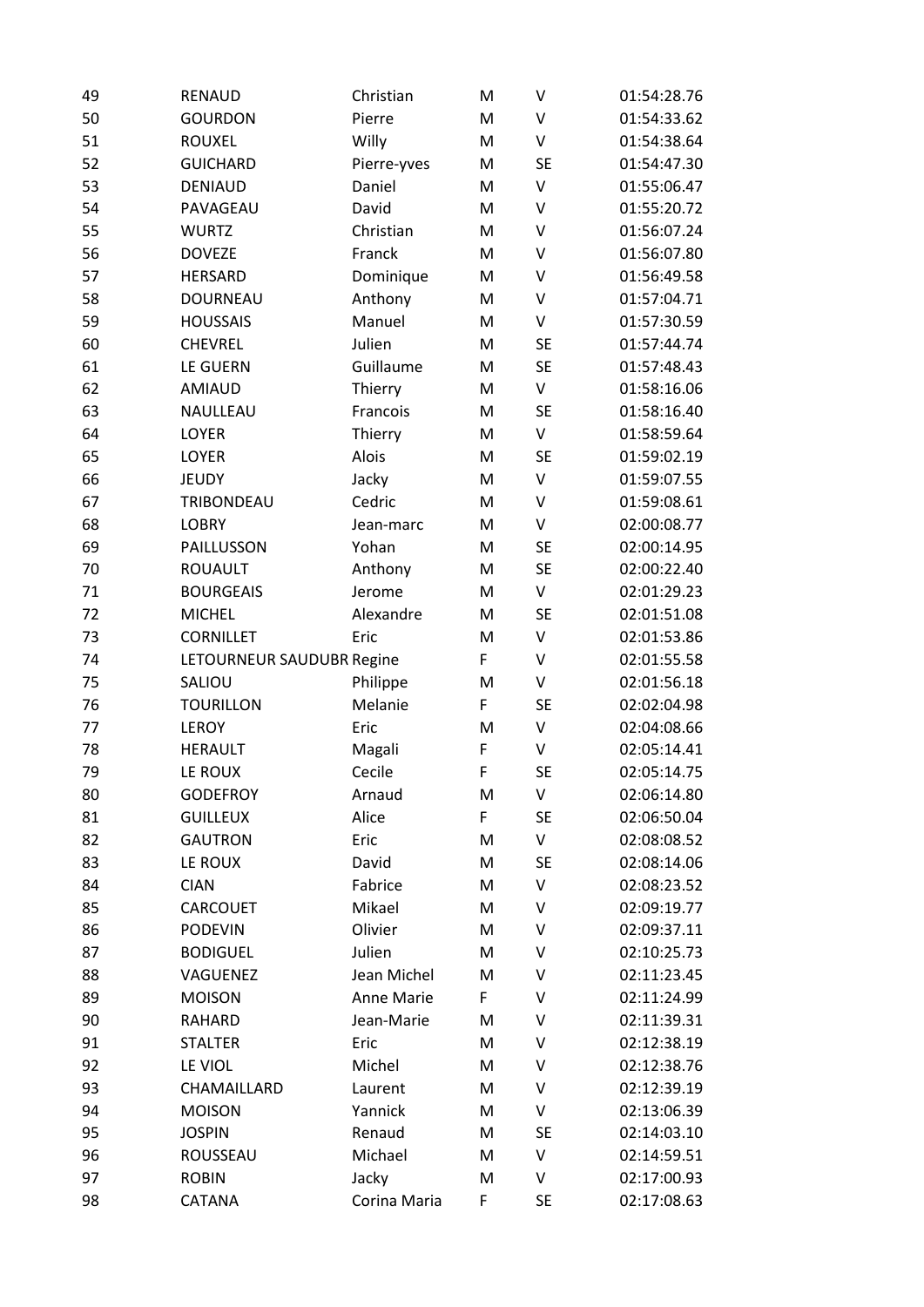| 99  | <b>DRONNEAU</b>    | Daniel          | M | ٧         | 02:17:08.99 |
|-----|--------------------|-----------------|---|-----------|-------------|
| 100 | LAVIGNE            | Marine          | F | <b>SE</b> | 02:17:24.72 |
| 101 | <b>CHARLOT</b>     | Vincent         | м | ۷         | 02:18:07.75 |
| 102 | <b>AIRIAU</b>      | Emmanuel        | м | ٧         | 02:24:11.74 |
| 103 | <b>CHANDELLIER</b> | Isabelle        | F | ٧         | 02:24:35.92 |
| 104 | <b>CORRE</b>       | Florence        | F | ٧         | 02:25:06.54 |
| 105 | <b>BROCHARD</b>    | Ivan            | м | <b>SE</b> | 02:26:31.44 |
| 106 | <b>DENNIEL</b>     | Alain           | M | ٧         | 02:33:07.02 |
| 107 | <b>GAILLARD</b>    | <b>Nathalie</b> | F | v         | 02:33:20.42 |
| 108 | LARDIERE           | Philippe        | M | ۷         | 02:37:16.80 |
| 109 | LEGER              | <b>Bruno</b>    | м | ν         | 02:38:34.00 |